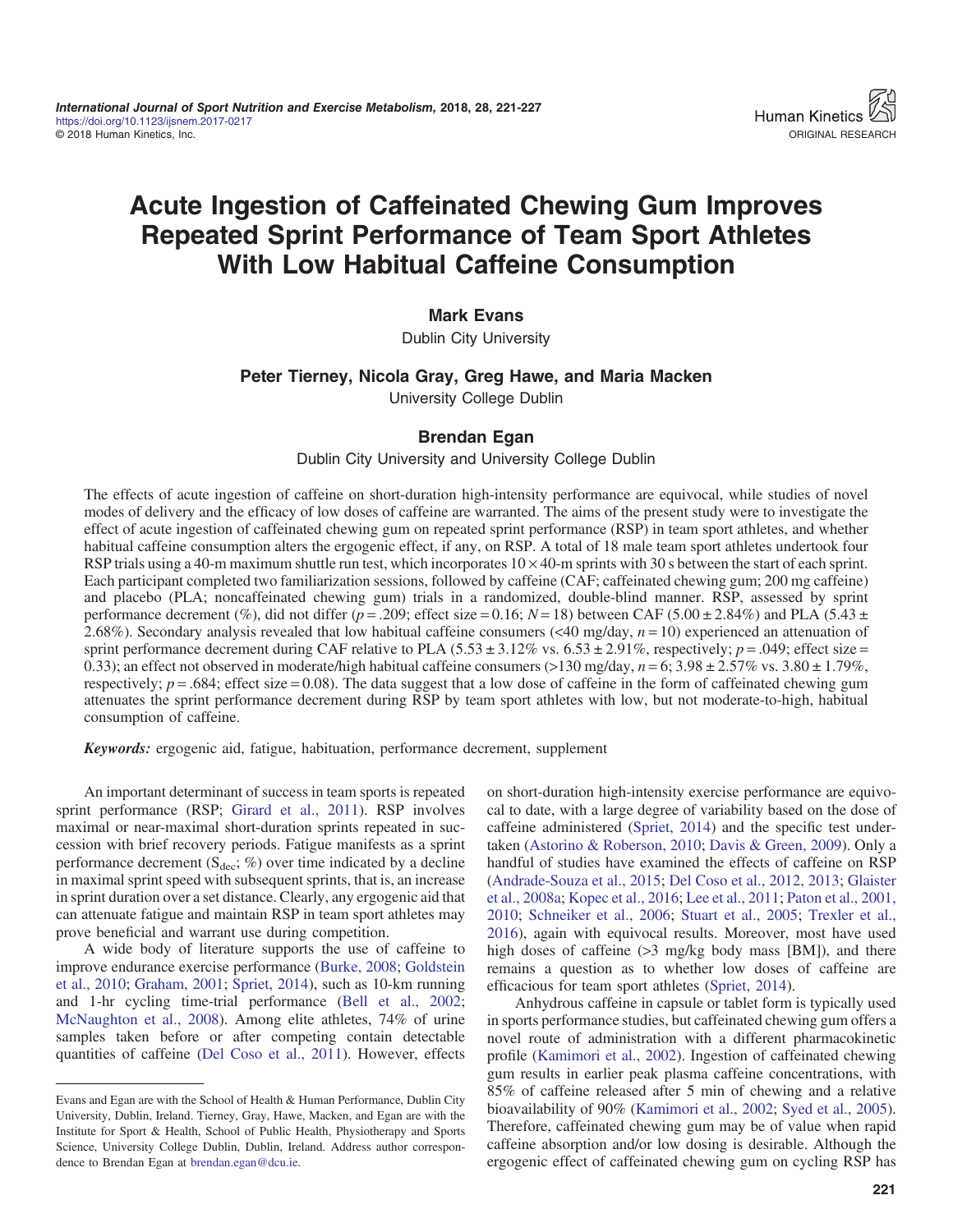received attention [\(Paton et al., 2010\)](#page-6-0), effects on running-based RSP protocols warrant investigation given that this is the modality of exercise in most high-intensity intermittent, team-based sports.

Habitual consumption reduces sensitivity to the physiological effects of caffeine [\(Fredholm, 1982](#page-5-0); [Fredholm et al., 1999\)](#page-5-0), suggesting that habitual consumers of caffeine may not benefit from the ergogenic potential of acute ingestion. However, the habituation effect and/or restoration of sensitivity upon withdrawal is not always observed in exercise performance settings ([Irwin et al.,](#page-6-0) [2011](#page-6-0); [Van Soeren & Graham, 1998\)](#page-6-0). Therefore, the effects, if any, of habituation is a salient question in sports performance research [\(Beaumont et al., 2017;](#page-5-0) [Gonçalves et al., 2017\)](#page-5-0), given the high rates of habitual consumption [\(Fredholm et al., 1999](#page-5-0)) and ergogenic use ([Del Coso et al., 2011\)](#page-5-0).

The aim of the present study was to investigate the effect of caffeinated chewing gum on RSP in team sport athletes. Work to date on caffeinated chewing gum has been completed in cyclists [\(Paton et al., 2010,](#page-6-0) [2015;](#page-6-0) [Ryan et al., 2012,](#page-6-0) [2013](#page-6-0)) but has not been tested in team sport athletes during high-intensity running protocols. A secondary aim was to investigate whether habitual caffeine consumption alters the ergogenic effect, if any, of acute caffeine ingestion prior to RSP.

## Methods

#### **Participants**

A total of 18 male team sport athletes participated in the study (age,  $21.2 \pm 1.1$  years; height,  $1.78 \pm 0.06$  m; BM,  $80.4 \pm 6.6$  kg; body fat,  $14.7 \pm 3.9\%$ ; and fat-free mass,  $68.7 \pm 6.0$  kg). Participants were required to be actively training and competing at least three times weekly in a team sport at university level or equivalent. Participants were recruited from university rugby union, soccer, and hockey teams, and testing was conducted during their competitive season. The University College Dublin Research Ethics Committee, in accordance with the Declaration of Helsinki, approved all experimental procedures. Each participant provided written informed consent prior to participation.

#### Experimental Design

Participants visited the High Performance Unit at University College Dublin on four separate testing occasions including two familiarization sessions [\(Glaister et al., 2009](#page-5-0)), and caffeine (CAF) and placebo (PLA) trials. The CAF and PLA trials were conducted in a double-blind, crossover manner in randomized order. All sessions took place on the same indoor tartan running track in the same clothing and footwear and were conducted at the same time of day  $\pm 1$  hr to control for diurnal variations.

For all visits, participants presented to the laboratory having consumed the same self-selected breakfast 3 hr before each trial. Hydration status was assessed using a handheld osmometer (Osmocheck; Vitech Scientific, Horsham, UK), and a resting blood lactate concentration was measured from a finger prick sample (Lactate Pro2; Arkray, Kyoto, Japan). A standardized warm-up was performed consisting of 5 min on a stationary cycle ergometer, followed by 5 min of supervised dynamic exercises (walking lunges, marching, heel flicks, high knees, and leg swings). Participants then performed two practice runs of the 40-m shuttle (Figure 1) at 60% and 80% effort with 1 min between efforts, before commencing the main exercise protocol, the 40-m maximal shuttle run test (MST; [Glaister et al., 2009\)](#page-5-0). The MST protocol



Figure 1 — Schematic of the 40-m maximal shuttle run test. Participants run at maximum effort between two lines placed 20-m apart, with the start/finish line placed at the midpoint of the course. Starting 0.3 m behind the start/finish line, participants sprint 10 m from this line to the end of the course, turn 180°, sprint 20 m to the other end of the course, turn 180°, and sprint 10 m back through the start/finish line. This completes one sprint, with the test protocol comprising of 10 sprints with a 30-s interval between the start of each sprint.

required the participants to complete 10 repetitions of the 40-m shuttle with a 30-s interval between the start of each sprint, that is, recovery time between sprints was 30 s minus the time taken to complete the previous sprint. Sprint times were recorded to the nearest 0.001 s using photoelectric timing gates (Fusion Sport, Brisbane, Australia) positioned at the start/finish line. Heart rate was monitored by telemetry in 5-s intervals throughout the MST (Polar, Oulu, Finland). A second blood lactate sample was measured immediately after completion of the MST. No feedback on sprint times was given to the participants during trials. Verbal encouragement to give maximum effort for each sprint was standardized and provided throughout each visit.

#### Pretrial Preparation

Participants were instructed to refrain from strenuous physical activity and alcohol for 24 hr before each visit and abstained from caffeine on the morning of each visit. Prior to the first visit, participants were asked to keep a portion estimate food diary for the day before that visit and for their breakfast on the morning of the first visit. This breakfast was eaten 3 hr before commencing the MST. A copy of this food diary was provided back to participants in advance of subsequent visits for which they were asked to follow this exact pattern of intake. Analysis of these food diaries (Nutritics Dietary Analysis Software; Nutritics, Dublin, Ireland) revealed that participants consumed  $32.0 \pm 9.0$  kcal/kg BM,  $2.1 \pm 1.1$  g/kg BM protein,  $3.1 \pm 1.2$  g/kg BM carbohydrate, and  $1.3 \pm 0.6$  g/kg BM fat on the day prior to each trial, and a breakfast providing  $6.6 \pm$ 2.0 kcal/kg BM,  $0.3 \pm 0.2$  g/kg BM protein,  $0.9 \pm 0.4$  g/kg BM carbohydrate, and  $0.2 \pm 0.1$  g/kg BM fat for breakfast before each trial. The participants' habitual caffeine consumption was assessed by questionnaire and calculated based on nutrient data from the Food and Drug Administration [\(2010\)](#page-5-0). All participants had previous experience of acute ingestion of caffeine to support exercise performance either in the form of coffee, energy drinks, or preworkout supplements, but none had previously used caffeinated chewing gum.

## Administration of Caffeinated Chewing Gum and Placebo

Either caffeinated or noncaffeinated chewing gum was provided to participants 5 min before commencing the standardized warm-up. A researcher not involved in the MST testing administered the gum directly into the participant's mouth from a nontransparent container in order to avoid possible visual cues from the appearance of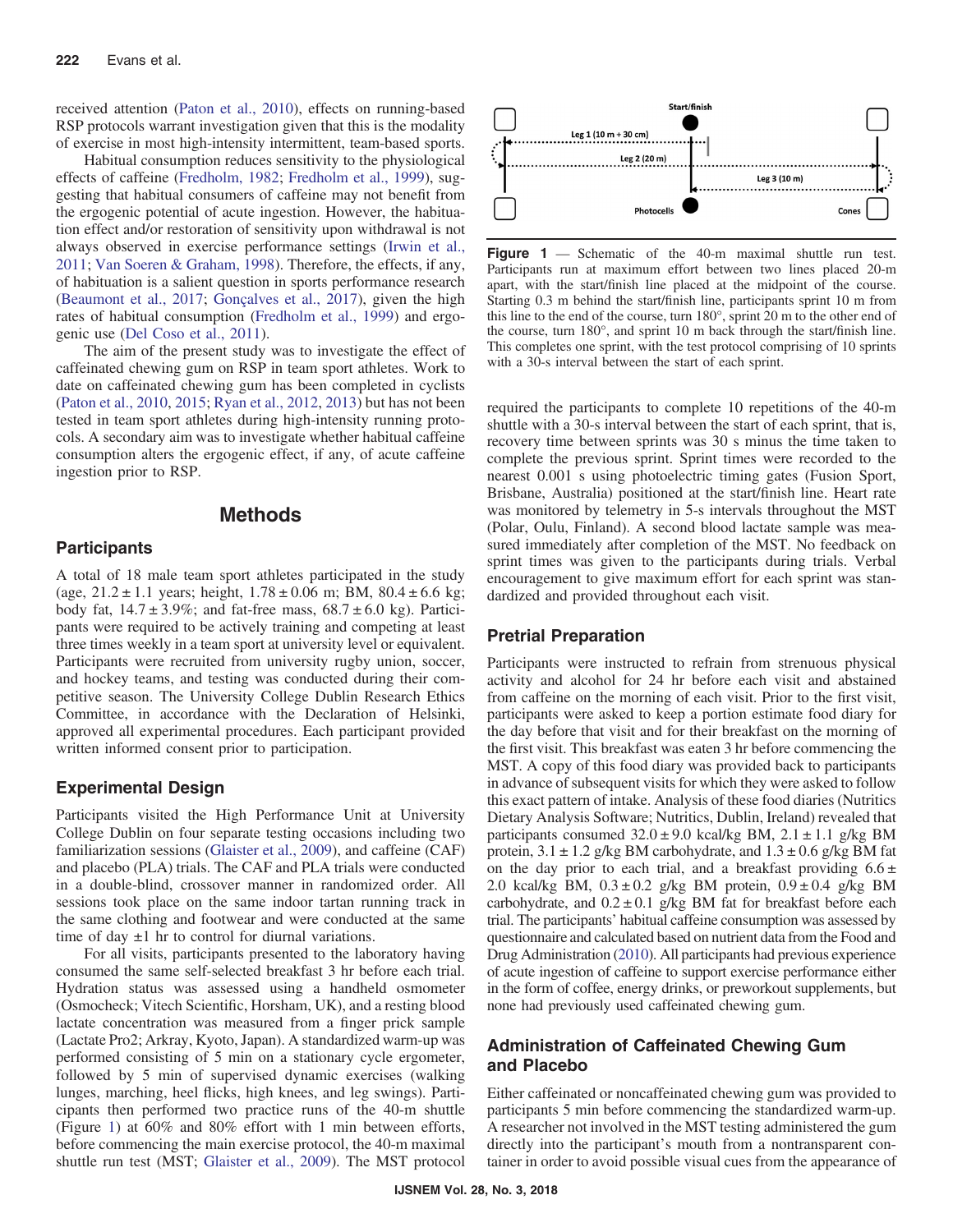each gum. The caffeinated or noncaffeinated chewing gums were chopped into small cubes approximately 0.5 cm in length to further disguise their physical attributes. Two sticks of CAF chewing gum (Military Energy Gum; MarketRight Inc., Plano, IL, USA) were administered to each participant, with each stick providing 100 mg of caffeine. Based on each participant's BM, the dose of caffeine averaged  $2.5 \pm 0.2$  mg/kg BM and ranged from 2.1 to 2.8 mg/kg BM. The noncaffeinated chewing gum was chosen to be similar in taste and texture, and contained no caffeine. The respective chewing gums were chewed for 10 min prior to each trial, that is, 5 min prior to the warm-up, and for 5 min during the warm-up, and then expelled.

#### Data Treatment and Statistical Analysis

RSP was assessed by the  $S_{\text{dec}}$ , which quantifies fatigue by comparing actual sprint performance over the MST to ideal sprint performance, conceptualized as the fastest sprint time (FT) being repeated for each sprint [\(Fitzsimons et al., 1993](#page-5-0); [Glaister et al.,](#page-5-0) [2008b](#page-5-0)). The  $S_{\text{dec}}$  method is established as the most valid and reliable method of quantifying fatigue in tests of multiple sprint performance ([Glaister et al., 2008b\)](#page-5-0). The following variables were recorded for analysis: FT, the fastest sprint of each MST trial; total sprint time (TT), the sum of the 10 sprint times in one MST trial. Average sprint time and slowest sprint time for each MST trial were also recorded.  $S_{\text{dec}}$  (%) was calculated as  $S_{\text{dec}} = \{[TT/$  $(FT \times 10)$ ] – 1} × 100.<br>Statistical analyse

Statistical analyses were performed using GraphPad Prism version 7.0b (GraphPad Software Inc., La Jolla, CA, USA). Data are reported as mean  $\pm SD$ . Differences between CAF and PLA for each variable were assessed by a paired samples  $t$  test, with the exception of heart rate and individual sprint times, which were assessed using a two-way (Condition  $\times$  Time) repeated-measures analysis of variance. In addition, standardized differences in the mean of  $S_{\text{dec}}$  were used to assess the magnitudes of effects and were calculated using Cohen's  $d$  effect size (ES) and interpreted using thresholds of 0.2, 0.6, 1.2, and 2.0 for small, moderate, large, and very large, respectively. Because the habitual caffeine consumption data were not normally distributed, the relationship between consumption (in milligrams/day) and difference in  $S_{\text{dec}}$  for CAF versus PLA was determined by Spearman's rho correlation coefficient. Participants were initially analyzed a priori as a whole group  $(N =$ 18). A secondary analysis by low ( $n = 10$ ; <40 mg/day;  $22 \pm 12$  mg/ day) and moderate/high  $(n=6; >130 \text{ mg/day}; 231 \pm 88 \text{ mg/day})$ habitual caffeine consumption was performed. Two participants whose habitual caffeine intake fell between the <40 and >130 mg/ day cutoffs were removed prior to the secondary analysis. Statistical significance was accepted at the level of  $p < .05$  for all statistical tests.

## **Results**

Hydration status, measured as urine specific gravity, prior to each trial did not differ (CAF,  $1.0159 \pm 0.0086$ ; PLA,  $1.0172 \pm 0.0082$ ;  $p = .521$ ; ES = 0.16). There were main effects of time for individual sprint times and heart rate (both  $ps < .001$ ), but no main effect of condition or interaction effects was observed for either parameter (Figure 2). There was no difference between CAF and PLA trials for TT (CAF,  $87.5 \pm 3.1$  s; PLA,  $87.8 \pm 3.0$  s;  $p = .214$ ; ES = 0.10), FT (CAF,  $8.33 \pm 0.23$  s; PLA,  $8.33 \pm 0.20$  s;  $p = .879$ ; ES = 0.02), or slowest sprint time (CAF,  $9.06 \pm 0.39$  s; PLA,  $9.10 \pm 0.43$  s;  $p = .452$ ; ES = 0.10) (Figure [3\)](#page-3-0). Blood lactate concentrations were higher immediately after MST during CAF  $(11.2 \pm 2.3 \text{ mM})$ 



**Figure 2** — Sprint times for individual sprints  $1-10$  (a) and heart rate responses over time (b), during the 40-m MST for PLA and CAF trials. Data are presented as mean  $\pm SD$ . MST = maximal shuttle run test; PLA = placebo; CAF = caffeine; bpm = beats per minute.

compared with PLA  $(10.3 \pm 2.6 \text{ mM})$   $(p = .035; ES = 0.36;$ Figure [4](#page-3-0)).

RSP measured by  $S_{\text{dec}}$  did not differ ( $p = .209$ ; ES = 0.16) between CAF ([5](#page-3-0).00  $\pm$  2.84%) and PLA (5.43  $\pm$  2.68%) (Figure 5). There was a tendency  $(p = .076)$  for a moderate positive correlation (Spearman's  $\rho = .352$ ) between habitual caffeine consumption (in milligrams/day) and difference in  $S_{\text{dec}}$  for CAF versus PLA. Secondary analysis by low (<40 mg/day) or moderate/high (>130 mg/day) habitual caffeine consumption revealed an attenuation of S<sub>dec</sub> during CAF relative to PLA (5.53  $\pm$  3.12% vs. 6.53  $\pm$ 2.91%, respectively;  $p = .049$ ; ES = 0.33) in those with low habitual caffeine consumption (Figure [6a](#page-4-0)). However, no difference in  $S_{\text{dec}}$ existed between CAF and PLA in those with moderate-to-high habitual caffeine consumption  $(3.98 \pm 2.57\% \text{ vs. } 3.80 \pm 1.79\%$ , respectively;  $p = .684$ ; ES = 0.08; Figure [6b](#page-4-0)).

# **Discussion**

The primary aim of the present study was to investigate the effect of acute ingestion of caffeinated chewing gum on RSP in team sport athletes. A secondary aim was to investigate if low (<40 mg/day) or moderate/high (>130 mg/day) habitual caffeine consumption alters the ergogenic potential of caffeine ingestion in this model. Acute ingestion of a 200-mg (2.1–2.8 mg/kg BM) dose of caffeine in the form of caffeinated chewing gum had no effect on  $S_{\text{dec}}$  during RSP when analyzing the present athlete cohort as a whole. However, when comparing athletes with divergent habitual consumption of caffeine, a small effect  $(ES = 0.33)$  of improved performance was observed as an attenuation of  $S_{\text{dec}}$  by 18% in those with low, but not moderate-to-high, habitual caffeine consumption. This suggests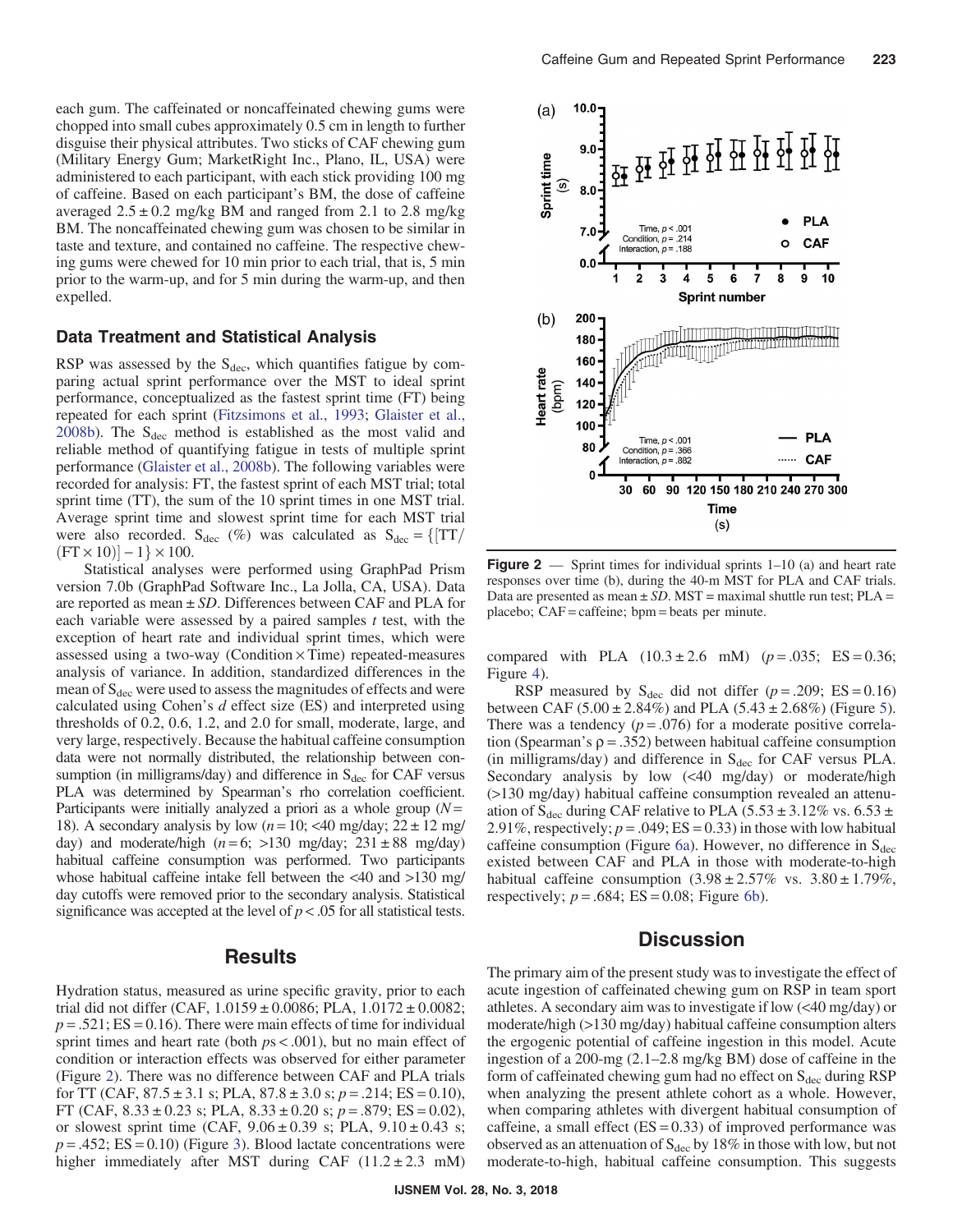<span id="page-3-0"></span>

Figure 3 — Slowest (a), average (b), and fastest (c) sprint times during the 40-m MST for PLA and CAF trials. Individual data are shown along with mean  $\pm SD$ . MST = maximal shuttle run test; ns = nonsignificant difference; PLA = placebo; CAF = caffeine.



Figure 4 — Blood lactate response to the 40-m MST for PLA and CAF trials sampled immediately after completion of the MST. Individual data are shown along with mean  $\pm SD$ . MST = maximal shuttle run test; PLA = placebo; CAF = caffeine. \*Significant difference at  $p < .05$ .



**Figure 5** — Sprint performance decrement  $(\%)$  during the 40-m MST for PLA and CAF trials. Individual data are shown along with mean  $\pm SD$ .  $MST$  = maximal shuttle run test; ns = nonsignificant difference; PLA = placebo; CAF = caffeine.

that habitual caffeine consumption modulates the ergogenic potential of caffeinated chewing gum for high-intensity exercise performance.

Few studies have previously examined the effect of acute caffeine ingestion on RSP, and results have been equivocal with reports of both no effect [\(Andrade-Souza et al., 2015](#page-5-0); [Kopec et al.,](#page-6-0) [2016](#page-6-0); [Paton et al., 2001](#page-6-0)) and benefits to performance ([Del Coso](#page-5-0) [et al., 2013](#page-5-0); [Glaister et al., 2008a](#page-5-0); [Lee et al., 2011](#page-6-0); [Paton et al.,](#page-6-0)

[2010](#page-6-0); [Schneiker et al., 2006;](#page-6-0) [Stuart et al., 2005;](#page-6-0) [Trexler et al.,](#page-6-0) [2016](#page-6-0)). A variety of test protocols has been implemented making direct comparisons to the present study difficult. Of the previous studies employing short-duration RSP running tests similar to our work, acute caffeine ingestion had negligible effects in a  $10 \times 20$ -m sprint protocol [\(Paton et al., 2001\)](#page-6-0), but improved FT by 1.4% in a  $12 \times 30$ -m sprint protocol [\(Glaister et al., 2008a\)](#page-5-0). Conversely, this improvement in FT coincided with an overall increase in performance decrement over time. The data from the group as a whole in the present study are in agreement with the lack of effect of acute caffeine ingestion on short-duration RSP tests. In general, benefits to performance have been observed during RSP protocols where recovery between sprints is longer, or tests are performed on a background of variable intensities and simulated match activities [\(Del Coso et al., 2013;](#page-5-0) [Glaister et al., 2008a](#page-5-0); [Lee et al., 2011](#page-6-0); [Schneiker et al., 2006](#page-6-0); [Stuart et al., 2005](#page-6-0); [Trexler et al., 2016](#page-6-0)). However, the dose and mode of delivery, and role of habitual caffeine consumption are worthy of further consideration in the present work.

The majority of previous studies on caffeine and RSP have typically administered caffeine in doses of 5.0–6.0 mg/kg BM in anhydrous form approximately 1 hr before performance [\(Glaister](#page-5-0) [et al., 2008a;](#page-5-0) [Paton et al., 2001;](#page-6-0) [Schneiker et al., 2006](#page-6-0); [Stuart et al.,](#page-6-0) [2005\)](#page-6-0). However, a need for further investigations using low doses of caffeine and by other modes of delivery has been identified [\(Spriet, 2014\)](#page-6-0). To our knowledge, this is the first study investigating RSP in team sport athletes using a caffeinated chewing gum delivering a low dose of caffeine  $(200 \text{ mg total}; \sim 2.5 \text{ mg/kg})$ BM). Similar doses delivered in caffeinated chewing gum demonstrated marked increases in plasma caffeine concentrations [\(Kamimori et al., 2002](#page-6-0); [Ryan et al., 2013](#page-6-0); [Syed et al., 2005](#page-6-0)), including a faster peak in concentration (vs. anhydrous caffeine) occurring after ∼20 min ([Kamimori et al., 2002\)](#page-6-0). The major site of caffeine absorption differs between the modes of delivery, with caffeine absorption from chewing gum predominantly through the buccal cavity considered faster due to extensive vascularization and bypassing of intestinal and hepatic first-pass metabolism ([Aarons](#page-5-0) [et al., 1981](#page-5-0)). However, relatively few studies have previously investigated the effect of caffeinated chewing gum on exercise performance, but effects have been generally positive [\(Paton et al.,](#page-6-0) [2010,](#page-6-0) [2015;](#page-6-0) [Ryan et al., 2012,](#page-6-0) [2013\)](#page-6-0). Ingestion (∼3 mg/kg BM) 10 min prior to a multiset cycling RSP protocol attenuated fatigue in the latter sets of RSP compared with placebo chewing gum ([Paton](#page-6-0) [et al., 2010](#page-6-0)). Similarly, average and sprint power was improved in the final 10 km of a 30-km cycling time trial when ∼3–4 mg/kg BM was ingested after 10 km of the trial [\(Paton et al., 2015](#page-6-0)). Notably,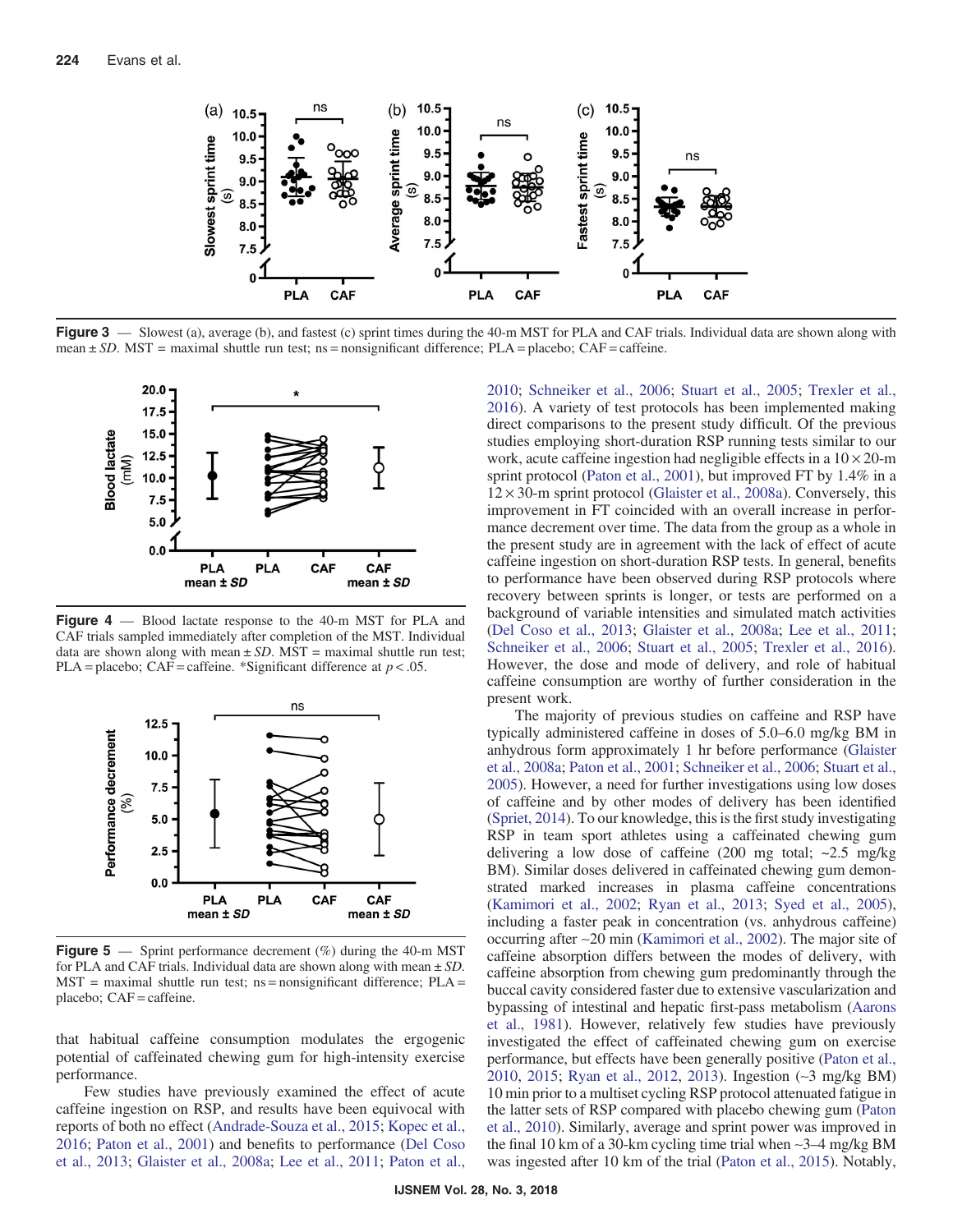<span id="page-4-0"></span>

Figure 6 — Sprint performance decrement (%) during the 40-m MST for PLA and CAF trials for participants stratified based on low (a) or moderate/ high (b) habitual caffeine consumption. Individual data are shown along with mean  $\pm SD$ . MST = maximal shuttle run test; ns = nonsignificant difference; PLA = placebo; CAF = caffeine. \*Significant difference at  $p < .05$ .

when caffeinated chewing gum (∼3 mg/kg BM) was ingested 5 min prior to a ∼40-min cycling time trial, performance was improved by ∼2 min versus placebo, but performance was unaffected when ingested at 60 or 120 min prior to cycling ([Ryan et al., 2013](#page-6-0)). Finally, cycling time to exhaustion at 85% maximal oxygen uptake (VO<sub>2max</sub>) was not improved by ingestion of gum providing ~2 mg/ kg BM of caffeine ([Ryan et al., 2012](#page-6-0)). Overall, these data suggest that the ergogenic effect of caffeinated chewing gum is sensitive to the dose and timing of ingestion, and given the different pharmacokinetics, may require different recommendations to other forms of caffeine. However, the dose and timing employed in the present study is similar to that which improved performance in a cycling RSP protocol [\(Paton et al., 2010\)](#page-6-0) and consistent with low caffeine dosing as an isolated ingredient that can improve performance in multiple models ([Spriet, 2014\)](#page-6-0).

Whether caffeine habituation can impact the potential ergogenic effects of caffeine is a salient issue in the field, with athletes often advised to refrain from caffeine consumption in the days leading up to competition in order to enhance the ergogenic effect ([Sökmen](#page-6-0) [et al., 2008\)](#page-6-0). Data on such habituation effects are conflicting, and a lack of consensus exists [\(Beaumont et al., 2017;](#page-5-0) [Gonçalves et al.,](#page-5-0) [2017\)](#page-5-0). Tolerance to the behavioral and physiological effects of caffeine occurs in several species, including humans [\(Fredholm](#page-5-0) [et al., 1999\)](#page-5-0). One week of caffeine administration increased the number of A1 and A2A adenosine receptors in rat cerebral cortical membranes by 25% ([Fredholm, 1982\)](#page-5-0). Thus, a larger dose of caffeine would be needed to antagonize the same percentage of adenosine receptors and exhibit the same physiological effects. For ergogenic effects, early work examining the effects of habituation used time to exhaustion protocols [\(Bell & McLellan, 2002;](#page-5-0) [Dodd](#page-5-0) [et al., 1991](#page-5-0)), which are known to have low reproducibility [\(Currell &](#page-5-0) [Jeukendrup, 2008](#page-5-0)), and therefore, this issue has been recently revisited [\(Beaumont et al., 2017](#page-5-0); [Gonçalves et al., 2017\)](#page-5-0). When participants with low habitual caffeine consumption (<75 mg/day) ingested 1.5–3.0 mg/kg BM per day for 28 days, the performance benefit of acute caffeine ingestion (3 mg/kg BM) compared with placebo during a 30-min bout of maximal work cycling was lost, that is, a tolerance to ergogenic effects of caffeine ingestion had developed ([Beaumont et al., 2017\)](#page-5-0). In contrast, in a separate study, when participants were stratified into tertiles based on habitual caffeine consumption (low =  $58 \pm 29$  mg/day; moderate =  $143 \pm 25$  mg/day; and high =  $351 \pm 139$  mg/day), there was no effect of habitual caffeine intake on ergogenic effects of 6.0 mg/kg BM caffeine in a cycling time trial lasting ∼30 min ([Gonçalves et al., 2017\)](#page-5-0). The contrasting outcomes in these two studies may be explained in part by the magnitude of the acute caffeine dose, that is, a habituation effect with moderate-to-high habitual caffeine intake may be overcome if the acute dose is appropriately high, for example,  $\geq 6.0$  mg/ kg BM. Our secondary analysis based on low  $\ll 40$  mg/day;  $22 \pm$ 12 mg/day) and moderate-to-high  $(>130 \text{ mg/day}; 231 \pm 88 \text{ mg/day})$ caffeine consumption suggests that habitual caffeine consumption influences the ergogenic potential of acute caffeine ingestion on RSP in team sport athletes. In short, the S<sub>dec</sub> was attenuated by ∼18% in athletes with low habitual caffeine consumption during CAF compared with PLA, but was unaffected by CAF in those athletes with moderate-to-high habitual caffeine consumption. This finding supports the notion of a habituation effect, but it cannot be discounted that habituation can be overcome by providing a larger acute dose of caffeine than the ∼2.5 mg/kg BM provided in the present study.

For future work, clearly there is a need to classify the intake of caffeine that can be considered "habituated" and that would be considered low and high quantities for habitual consumption. The cutoffs for low and moderate/high used in the present study were opportunistic based on the secondary analysis of the recruited participants. However, the low cutoff is consistent with the lowest tertile of consumption in a recent study [\(Gonçalves et al., 2017](#page-5-0)), whereas the moderate/high cutoff is consistent with average consumption in U.K. and U.S. male adults [\(Fitt et al., 2015\)](#page-5-0). The recruitment of larger sample sizes for similar studies will also be important to allow further stratification of habitual consumers as previously highlighted ([Gonçalves et al., 2017](#page-5-0)), in addition to a deeper analysis of the role of genotype in the physiological response to caffeine [\(Salinero et al., 2017](#page-6-0)), which was beyond the scope of the present study. Indeed, the convenience sampling and secondary analysis approach to study the influence of habitual intake in the present study resulted in a small sample size  $(n=6)$  of moderate/high habitual consumers of caffeine. Therefore, a Type I error for the lack of effect of caffeinated chewing gum on RSP in this cohort remains a possibility.

In conclusion, the present study demonstrates that a low dose of caffeine in the form of caffeinated chewing gum has a small effect in attenuating the  $S_{\text{dec}}$  during RSP by team sport athletes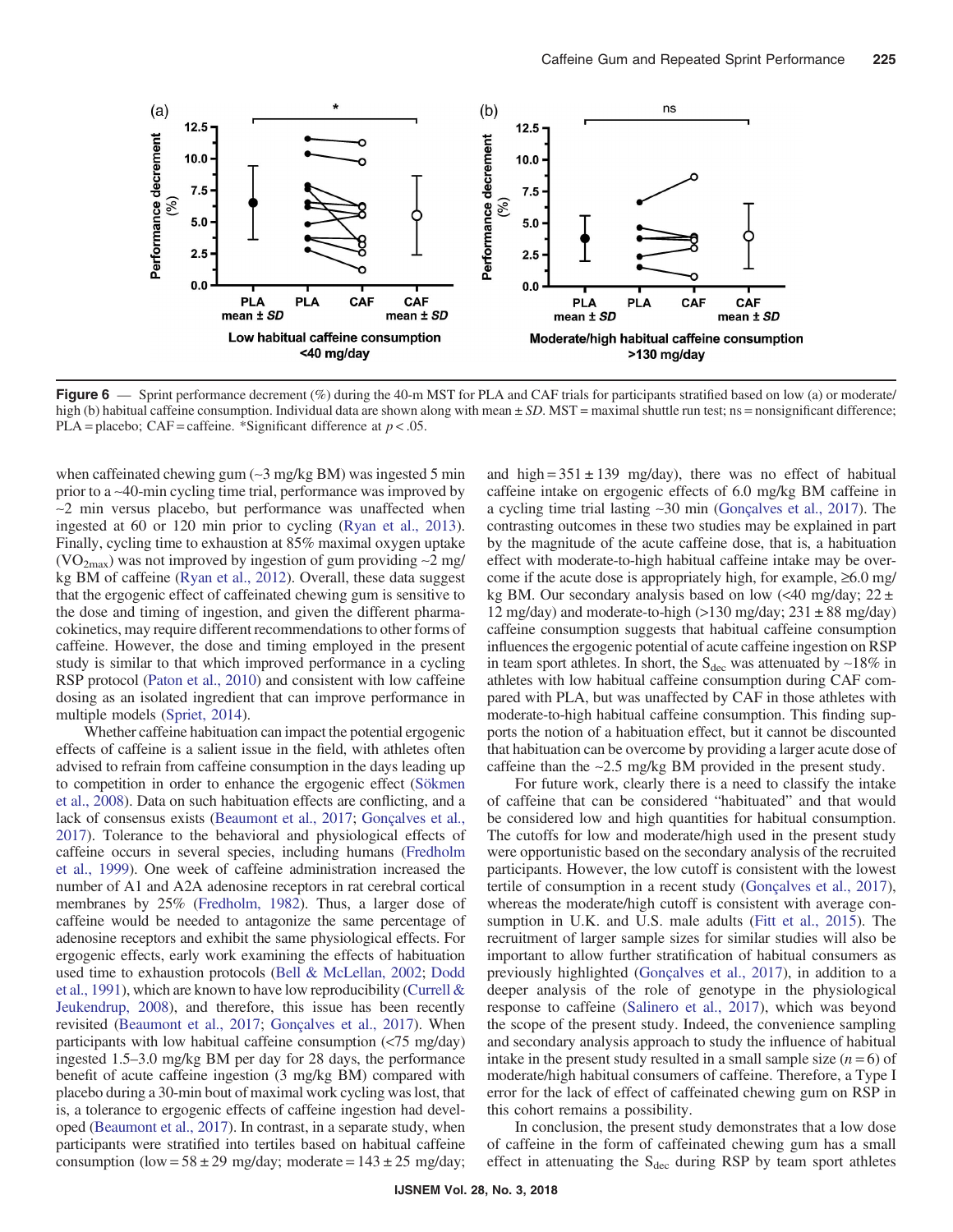<span id="page-5-0"></span>in low, but not moderate-to-high, habitual consumers of caffeine. In practical terms, ingestion of caffeinated chewing gum may be of value to team sport athletes, when rapid caffeine absorption and/or a low dose of caffeine is desirable, such as for prematch or half-time ingestion. While the ergogenic potential of caffeine is long-established, further work is still warranted in the context of team sport performance, particularly around timing and dose with this novel mode of delivery, in addition to the potential influence of genotype and habituation.

#### Acknowledgments

The authors would like to thank Mr. George Petrakos (University College Dublin Institute for Sport & Health) for technical assistance during the RSP testing. No conflict of interest, financial or otherwise, is declared by the authors. The study was designed by M. Evans and B. Egan; data were collected by M. Evans, P. Tierney, N. Gray, G. Hawe, and M. Macken and analyzed by M. Evans and B. Egan; data interpretation and manuscript preparation were undertaken by M. Evans and B. Egan. All authors read and approved the final version of the manuscript.

# References

- Aarons, L., Shargel, L., & Yu, A. (1981). Applied biopharmaceutics and pharmacokinetics. Journal of Clinical Pharmacy and Therapeutics, 6, 287–288. doi[:10.1111/j.1365-2710.1981.tb01006.x](https://doi.org/10.1111/j.1365-2710.1981.tb01006.x)
- Andrade-Souza, V.A., Bertuzzi, R., de Araujo, G.G., Bishop, D., & Lima-Silva, A.E. (2015). Effects of isolated or combined carbohydrate and caffeine supplementation between 2 daily training sessions on soccer performance. Applied Physiology, Nutrition, and Metabolism, 40, 457–463. [PubMed](http://www.ncbi.nlm.nih.gov/pubmed/25884315?dopt=Abstract) doi[:10.1139/apnm-2014-0268](https://doi.org/10.1139/apnm-2014-0268)
- Astorino, T.A., & Roberson, D.W. (2010). Efficacy of acute caffeine ingestion for short-term high-intensity exercise performance: A systematic review. Journal of Strength and Conditioning Research, 24, 257–265. [PubMed](http://www.ncbi.nlm.nih.gov/pubmed/19924012?dopt=Abstract) doi:[10.1519/JSC.0b013e3181c1f88a](https://doi.org/10.1519/JSC.0b013e3181c1f88a)
- Beaumont, R., Cordery, P., Funnell, M., Mears, S., James, L., & Watson, P. (2017). Chronic ingestion of a low dose of caffeine induces tolerance to the performance benefits of caffeine. Journal of Sports Sciences, 35, 1920–1927. [PubMed](http://www.ncbi.nlm.nih.gov/pubmed/27762662?dopt=Abstract) doi[:10.1080/02640414.2016.1241421](https://doi.org/10.1080/02640414.2016.1241421)
- Bell, D.G., & McLellan, T.M. (2002). Exercise endurance 1, 3, and 6 h after caffeine ingestion in caffeine users and nonusers. Journal of Applied Physiology, 93, 1227–1234. [PubMed](http://www.ncbi.nlm.nih.gov/pubmed/12235019?dopt=Abstract) doi:[10.1152/jappl](https://doi.org/10.1152/japplphysiol.00187.2002) [physiol.00187.2002](https://doi.org/10.1152/japplphysiol.00187.2002)
- Bell, D.G., Mclellan, T.M., & Sabiston, C.M. (2002). Effect of ingesting caffeine and ephedrine on 10-km run performance. Medicine & Science in Sports & Exercise, 34, 344–349. [PubMed](http://www.ncbi.nlm.nih.gov/pubmed/11828246?dopt=Abstract) doi[:10.1097/](https://doi.org/10.1097/00005768-200202000-00024) [00005768-200202000-00024](https://doi.org/10.1097/00005768-200202000-00024)
- Burke, L.M. (2008). Caffeine and sports performance. Applied Physiology, Nutrition, and Metabolism, 33, 1319–1334. [PubMed](http://www.ncbi.nlm.nih.gov/pubmed/19088794?dopt=Abstract) doi[:10.1139/](https://doi.org/10.1139/H08-130) [H08-130](https://doi.org/10.1139/H08-130)
- Currell, K., & Jeukendrup, A.E. (2008). Validity, reliability and sensitivity of measures of sporting performance. Sports Medicine, 38, 297–316. [PubMed](http://www.ncbi.nlm.nih.gov/pubmed/18348590?dopt=Abstract) doi[:10.2165/00007256-200838040-00003](https://doi.org/10.2165/00007256-200838040-00003)
- Davis, J., & Green, J.M. (2009). Caffeine and anaerobic performance. Sports Medicine, 39, 813–832. [PubMed](http://www.ncbi.nlm.nih.gov/pubmed/19757860?dopt=Abstract) doi[:10.2165/11317770-](https://doi.org/10.2165/11317770-000000000-00000) [000000000-00000](https://doi.org/10.2165/11317770-000000000-00000)
- Del Coso, J., Muñoz, G., & Guerra-Muños, J. (2011). Prevalence of caffeine use in elite athletes following its removal from the World Anti-Doping Agency list of banned substances. Applied Physiology, Nutrition, and Metabolism, 36, 555–561. [PubMed](http://www.ncbi.nlm.nih.gov/pubmed/21854160?dopt=Abstract) doi[:10.1139/](https://doi.org/10.1139/h11-052) [h11-052](https://doi.org/10.1139/h11-052)
- Del Coso, J., Portillo, J., Muñoz, G., Abián-Vicén, J., Gonzalez-Millán, C., & Muñoz-Guerra, J. (2013). Caffeine-containing energy drink improves sprint performance during an international rugby sevens competition. Amino Acids, 44, 1511–1519. [PubMed](http://www.ncbi.nlm.nih.gov/pubmed/23462927?dopt=Abstract) doi[:10.1007/](https://doi.org/10.1007/s00726-013-1473-5) [s00726-013-1473-5](https://doi.org/10.1007/s00726-013-1473-5)
- Del Coso, J., Salinero, J.J., González-Millán, C., Abián-Vicén, J., & Pérez-González, B. (2012). Dose response effects of a caffeine-containing energy drink on muscle performance: A repeated measures design. Journal of the International Society of Sports Nutrition, 9, 21. [PubMed](http://www.ncbi.nlm.nih.gov/pubmed/22569090?dopt=Abstract) doi[:10.1186/1550-2783-9-21](https://doi.org/10.1186/1550-2783-9-21)
- Dodd, S., Brooks, E., Powers, S., & Tulley, R. (1991). The effects of caffeine on graded exercise performance in caffeine naive versus habituated subjects. European Journal of Applied Physiology and Occupational Physiology, 62, 424–429. [PubMed](http://www.ncbi.nlm.nih.gov/pubmed/1893906?dopt=Abstract) doi[:10.1007/](https://doi.org/10.1007/BF00626615) [BF00626615](https://doi.org/10.1007/BF00626615)
- Fitt, E., Pell, D., & Cole, D. (2013). Assessing caffeine intake in the United Kingdom diet. Food Chemistry, 140, 421–426. [PubMed](http://www.ncbi.nlm.nih.gov/pubmed/23601385?dopt=Abstract) doi[:10.1016/](https://doi.org/10.1016/j.foodchem.2012.07.092) [j.foodchem.2012.07.092](https://doi.org/10.1016/j.foodchem.2012.07.092)
- Fitzsimons, M., Dawson, B., Ward, D., & Wilkinson, A. (1993). Cycling and running tests of repeated sprint ability. Australian Journal of Science and Medicine in Sport, 25, 82.
- Food and Drug Administration. (2010). Caffeine intake by the U.S. population (pp. 8–46). Silver Spring, MD: Author.
- Fredholm, B.B. (1982). Adenosine actions and adenosine receptors after 1 week treatment with caffeine. Acta Physiologica Scandinavica, 115, 283–286. [PubMed](http://www.ncbi.nlm.nih.gov/pubmed/6291335?dopt=Abstract) doi:[10.1111/j.1748-1716.1982.tb07078.x](https://doi.org/10.1111/j.1748-1716.1982.tb07078.x)
- Fredholm, B.B., Bättig, K., Holmén, J., Nehlig, A., & Zvartau, E.E. (1999). Actions of caffeine in the brain with special reference to factors that contribute to its widespread use. Pharmacological Reviews, 51, 83–133. [PubMed](http://www.ncbi.nlm.nih.gov/pubmed/10049999?dopt=Abstract)
- Fulgoni, V.L., Keast, D.R., & Lieberman, H.R. (2015). Trends in intake and sources of caffeine in the diets of US adults: 2001–2010. The American Journal of Clinical Nutrition, 101, 1081–1087. [PubMed](http://www.ncbi.nlm.nih.gov/pubmed/25832334?dopt=Abstract) doi:[10.3945/ajcn.113.080077](https://doi.org/10.3945/ajcn.113.080077)
- Girard, O., Mendez-Villanueva, A., & Bishop, D. (2011). Repeated-sprint ability—Part I. Sports Medicine, 41, 673–694. [PubMed](http://www.ncbi.nlm.nih.gov/pubmed/21780851?dopt=Abstract) doi[:10.2165/](https://doi.org/10.2165/11590550-000000000-00000) [11590550-000000000-00000](https://doi.org/10.2165/11590550-000000000-00000)
- Glaister, M., Hauck, H., Abraham, C.S., Merry, K.L., Beaver, D., Woods, B., & McInnes, G. (2009). Familiarization, reliability, and comparability of a 40-m maximal shuttle run test. Journal of Sports Science & Medicine, 8, 77. [PubMed](http://www.ncbi.nlm.nih.gov/pubmed/24150559?dopt=Abstract)
- Glaister, M., Howatson, G., Abraham, C.S., Lockey, R.A., Goodwin, J.E., Foley, P., & McInnes, G. (2008a). Caffeine supplementation and multiple sprint running performance. Medicine & Science in Sports & Exercise, 40, 1835–1840. doi[:10.1249/MSS.0b013e31817a8ad2](https://doi.org/10.1249/MSS.0b013e31817a8ad2)
- Glaister, M., Howatson, G., Pattison, J.R., & McInnes, G. (2008b). The reliability and validity of fatigue measures during multiple-sprint work: An issue revisited. Journal of Strength and Conditioning Research, 22, 1597–1601. doi[:10.1519/JSC.0b013e318181ab80](https://doi.org/10.1519/JSC.0b013e318181ab80)
- Goldstein, E.R., Ziegenfuss, T., Kalman, D., Kreider, R., Campbell, B., Wilborn, C., ... Graves, B.S. (2010). International society of sports nutrition position stand: Caffeine and performance. Journal of the International Society of Sports Nutrition, 7, 5. [PubMed](http://www.ncbi.nlm.nih.gov/pubmed/20205813?dopt=Abstract) doi[:10.1186/](https://doi.org/10.1186/1550-2783-7-5) [1550-2783-7-5](https://doi.org/10.1186/1550-2783-7-5)
- Gonçalves, L.S., de Salles Painelli, V., Yamaguchi, G., de Oliveira, L.F., Saunders, B., da Silva, R.P., ... Gualano, B. (2017). Dispelling the myth that habitual caffeine consumption influences the performance response to acute caffeine supplementation. Journal of Applied Physiology, 123, 213–220. doi[:10.1152/japplphysiol.00260.2017](https://doi.org/10.1152/japplphysiol.00260.2017)
- Graham, T.E. (2001). Caffeine and exercise: Metabolism, endurance and performance. Sports Medicine, 31, 785–807. [PubMed](http://www.ncbi.nlm.nih.gov/pubmed/11583104?dopt=Abstract) doi[:10.2165/](https://doi.org/10.2165/00007256-200131110-00002) [00007256-200131110-00002](https://doi.org/10.2165/00007256-200131110-00002)